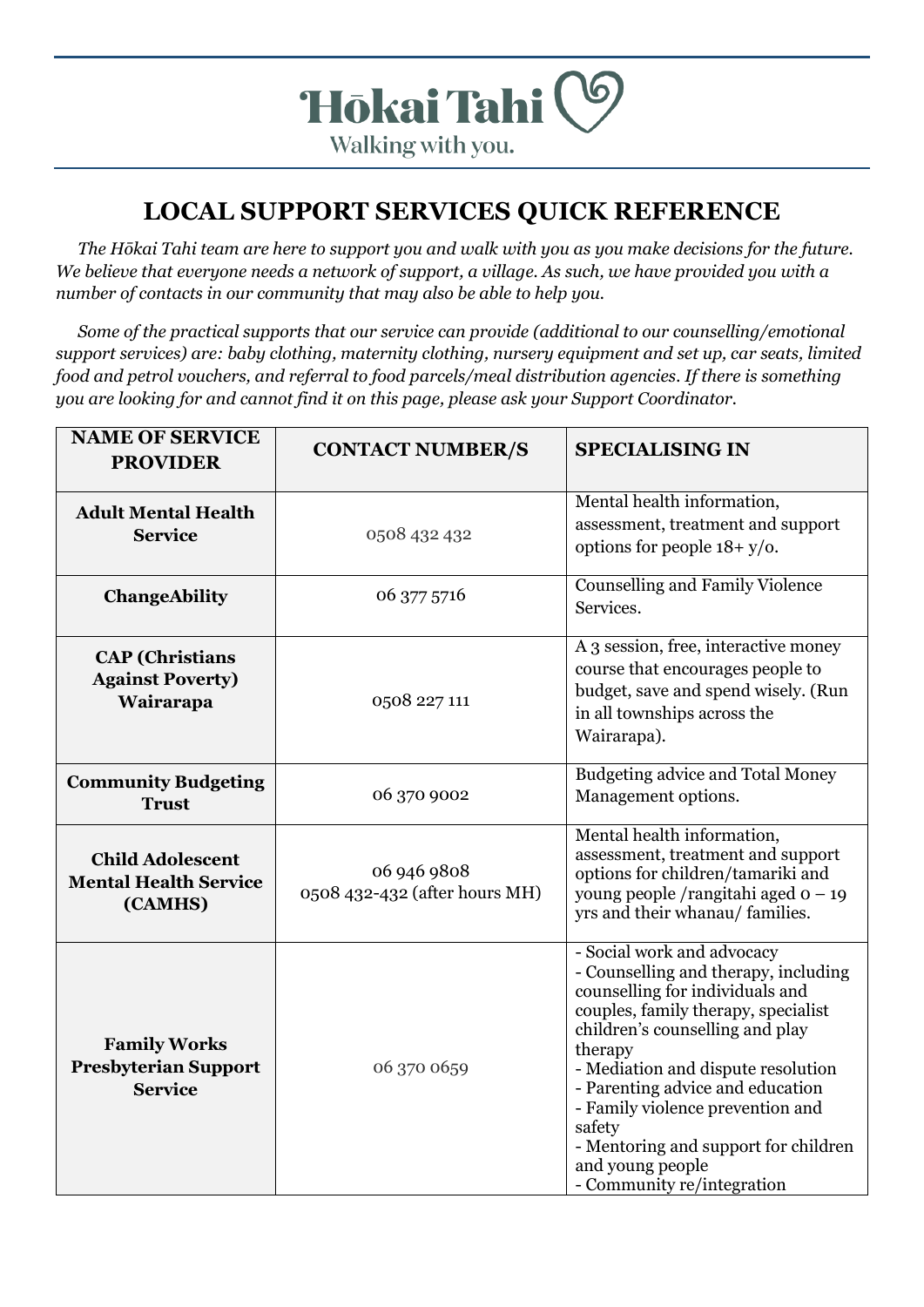|                                                                                                                     |                                                                                                                                                                                                                                                                                                                                                        | - Clinical supervision and<br>professional development for the<br>social service sector.                                                                                                                                                                                                                                                                                                                                                                                              |
|---------------------------------------------------------------------------------------------------------------------|--------------------------------------------------------------------------------------------------------------------------------------------------------------------------------------------------------------------------------------------------------------------------------------------------------------------------------------------------------|---------------------------------------------------------------------------------------------------------------------------------------------------------------------------------------------------------------------------------------------------------------------------------------------------------------------------------------------------------------------------------------------------------------------------------------------------------------------------------------|
| <b>First Health &amp;</b><br><b>Wellness Centre</b>                                                                 | 06 777 9070                                                                                                                                                                                                                                                                                                                                            | Drop-in clinic for urgent care medical<br>services.                                                                                                                                                                                                                                                                                                                                                                                                                                   |
| <b>General Practices</b>                                                                                            | Masterton Medical 06 370 0011<br>-Youth Kinex<br>-Te Rangimarie Clinic<br>Whaiora Medical Centre 06 370<br>0818<br>Kuripuni Medical Centre 06 377<br>4093<br>Carterton Medical Centre 06 379<br>8105<br>Greytown Medical Centre 06 304<br>9012<br>Pai tu Mokai Featherston Medical<br>Ltd<br>06 308 9220<br>Martinborough Health Centre<br>06 306 9501 | <b>Youth Kinex - Medical Service for</b><br>young people between 13-23 y/o<br>Te Rangimarie Marae Health<br><b>Clinic - Medical Service based on</b><br>Tikanga Maori principles.<br><b>Whaiora Community Services</b><br><b>TAMARIKI SERVICES</b><br>-Well Child Tamariki Ora<br>-Family Start<br>-Outreach immunization<br><b>WHANAU SERVICES</b><br>-Rangatahi Physical Activity<br>Porgramme<br>-Pae Ora Healthy Futures<br>-Wairarapa Stop Smoking Service<br>-Kaiārahi Services |
| <b>Kidz Need Dadz:</b><br>Wairarapa contact:<br>Luke Tiller                                                         | 0508 CALL DAD<br>0800 KND 123 (crisis helpline)                                                                                                                                                                                                                                                                                                        | One on one meetings or support<br>groups for fathers who require<br>support with the challenges of<br>parenting.                                                                                                                                                                                                                                                                                                                                                                      |
| Lactation<br><b>Consultant/Lactation</b><br><b>Services</b><br><b>Wairarapa Contact:</b><br>Julie Foley             | 021 515 990                                                                                                                                                                                                                                                                                                                                            | <b>Breastfeeding Support.</b>                                                                                                                                                                                                                                                                                                                                                                                                                                                         |
| La Leche League<br><b>Wairarapa Contact:</b><br>Isa                                                                 | 021 0842 4782                                                                                                                                                                                                                                                                                                                                          | <b>Breastfeeding Support.</b>                                                                                                                                                                                                                                                                                                                                                                                                                                                         |
| <b>Maternal Green</b><br><b>Prescription (Sport</b><br><b>Wellington</b> )<br><b>Wairarapa Contact:</b><br>Cleo Jay | 027 286 9373                                                                                                                                                                                                                                                                                                                                           | Healthy Lifestyle Support for<br>pregnant women or those who have<br>given birth within the last 12 months.                                                                                                                                                                                                                                                                                                                                                                           |
| <b>Midwives</b>                                                                                                     | https://www.findyourmidwife.co.nz<br>$\&$<br>https://www.wairarapamaternity.nz                                                                                                                                                                                                                                                                         | Support and care for women during<br>pregnancy, labour, birth and in the<br>first few weeks following birth.                                                                                                                                                                                                                                                                                                                                                                          |
| <b>Motuoru Development</b><br><b>Services Ltd</b>                                                                   | 0800 080 171                                                                                                                                                                                                                                                                                                                                           | Professional development, education,<br>supervision and mentoring within<br>the workplace and for individuals.                                                                                                                                                                                                                                                                                                                                                                        |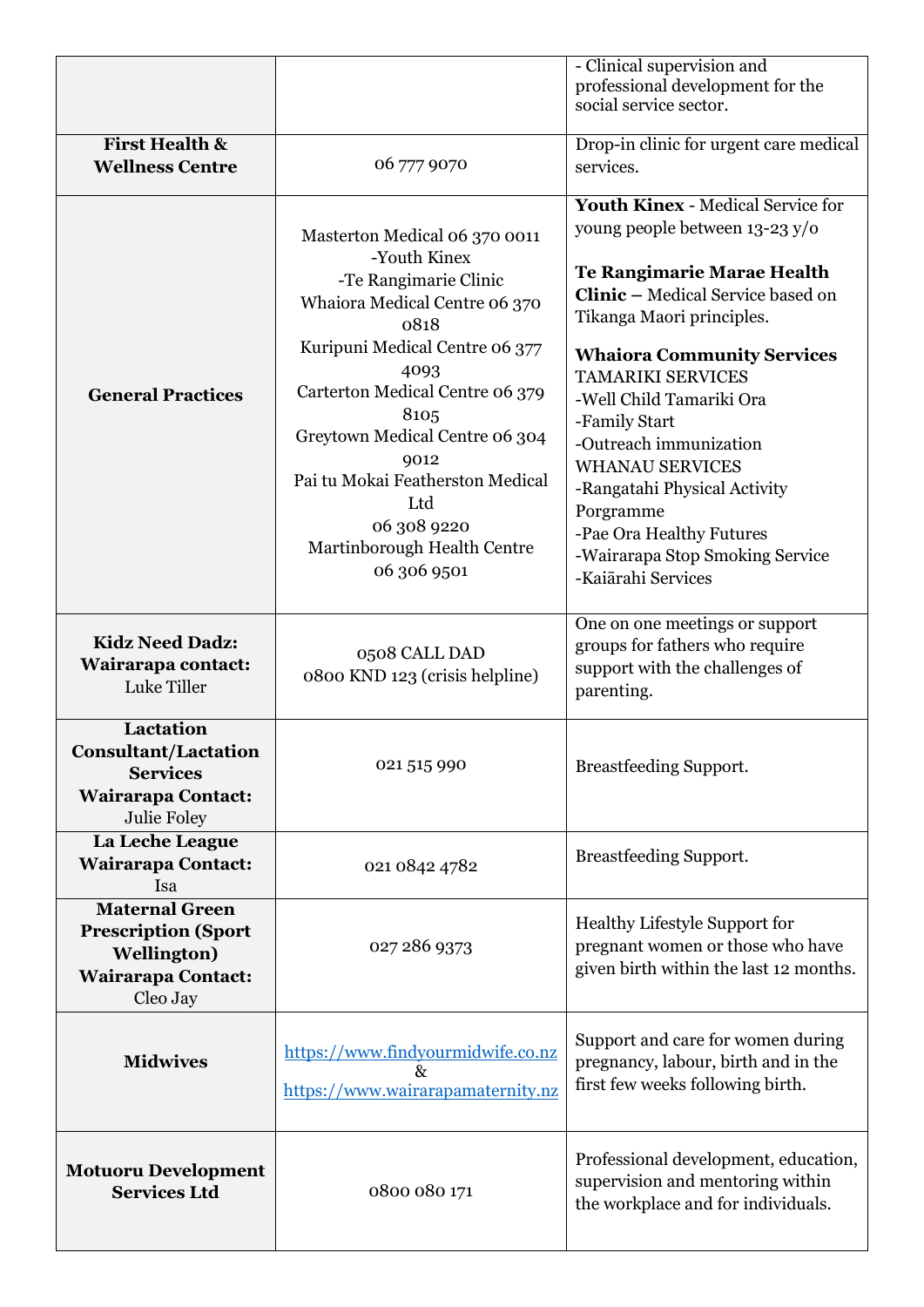| <b>Open Home</b><br><b>Foundation</b>                                                                     | 06 378 2195                                                                                                                    | Social work, care, Oasis respite care,<br>intensive wraparound support, Teen<br>Parent Home.                                                                                                                                                                                                                                                                   |
|-----------------------------------------------------------------------------------------------------------|--------------------------------------------------------------------------------------------------------------------------------|----------------------------------------------------------------------------------------------------------------------------------------------------------------------------------------------------------------------------------------------------------------------------------------------------------------------------------------------------------------|
| Oranga Tamariki<br><b>Ministry for Children</b>                                                           | <b>Intake Team</b><br>06 946 5838                                                                                              | Support for families, care and<br>protection, caregiving, youth justice,<br>adoption.                                                                                                                                                                                                                                                                          |
| <b>Parenting with Heart</b><br>Programme<br><b>Coordinator:</b><br>Kelsey McGarry                         | 027 329 9466                                                                                                                   | 10 week small group 'Parent Infant<br>Classes' with a follow up 'Toddler<br>Class' to support you in learning<br>more skills with which to partner<br>with your child.                                                                                                                                                                                         |
| <b>Pathways</b>                                                                                           | 06 370 6100                                                                                                                    | <b>Addiction and Recovery Mental</b><br>Health Service.                                                                                                                                                                                                                                                                                                        |
| <b>Plunket</b>                                                                                            | Masterton 06 377 4592<br>Carterton 04 460 4660<br>Greytown 04 304 9798<br>Featherston 06 308 9767<br>Martinborough 04 306 9107 | Parent support, child development<br>education & support, caring for your<br>child (immunization, hygiene,<br>feeding, sleep, safety).                                                                                                                                                                                                                         |
| <b>REAP House</b><br>Wairarapa                                                                            | 0800 924 7327                                                                                                                  | <b>Mediation services.</b>                                                                                                                                                                                                                                                                                                                                     |
| <b>SANDS</b><br>Wairarapa<br><b>Coordinator:</b><br>Linda Penlington                                      | 021 297 4801                                                                                                                   | Pregnancy, Baby & Infant Loss<br>Support.                                                                                                                                                                                                                                                                                                                      |
| <b>Specialist Maternal</b><br><b>Mental Health Team.</b><br>Wairarapa DHB<br>consult/liaison:<br>Cleo Jay | 027 286 9373                                                                                                                   | Maternal Mental Health.                                                                                                                                                                                                                                                                                                                                        |
| <b>Connecting</b><br>Communities /<br>Strengthening<br><b>Families</b>                                    | 06 78 8900                                                                                                                     | - Strengthening Families<br>- Community Dev. for MDC<br>- Budgeting Services<br>- Neighbourhood support<br>- Youth Development<br>- Wairarapa Youth Council<br>- Holiday Programmes<br>- Building Financial Capability<br>- Little Libraries<br>- 'We Connect' (supporting culturally<br>and linguistically diverse residents -<br>part of Red Cross Support). |
| <b>Supporting Families</b><br>Wairarapa                                                                   | 06 377 3081                                                                                                                    | Support, advocacy, information and<br>education for whanau and<br>individuals who experience mental<br>illness and addiction.                                                                                                                                                                                                                                  |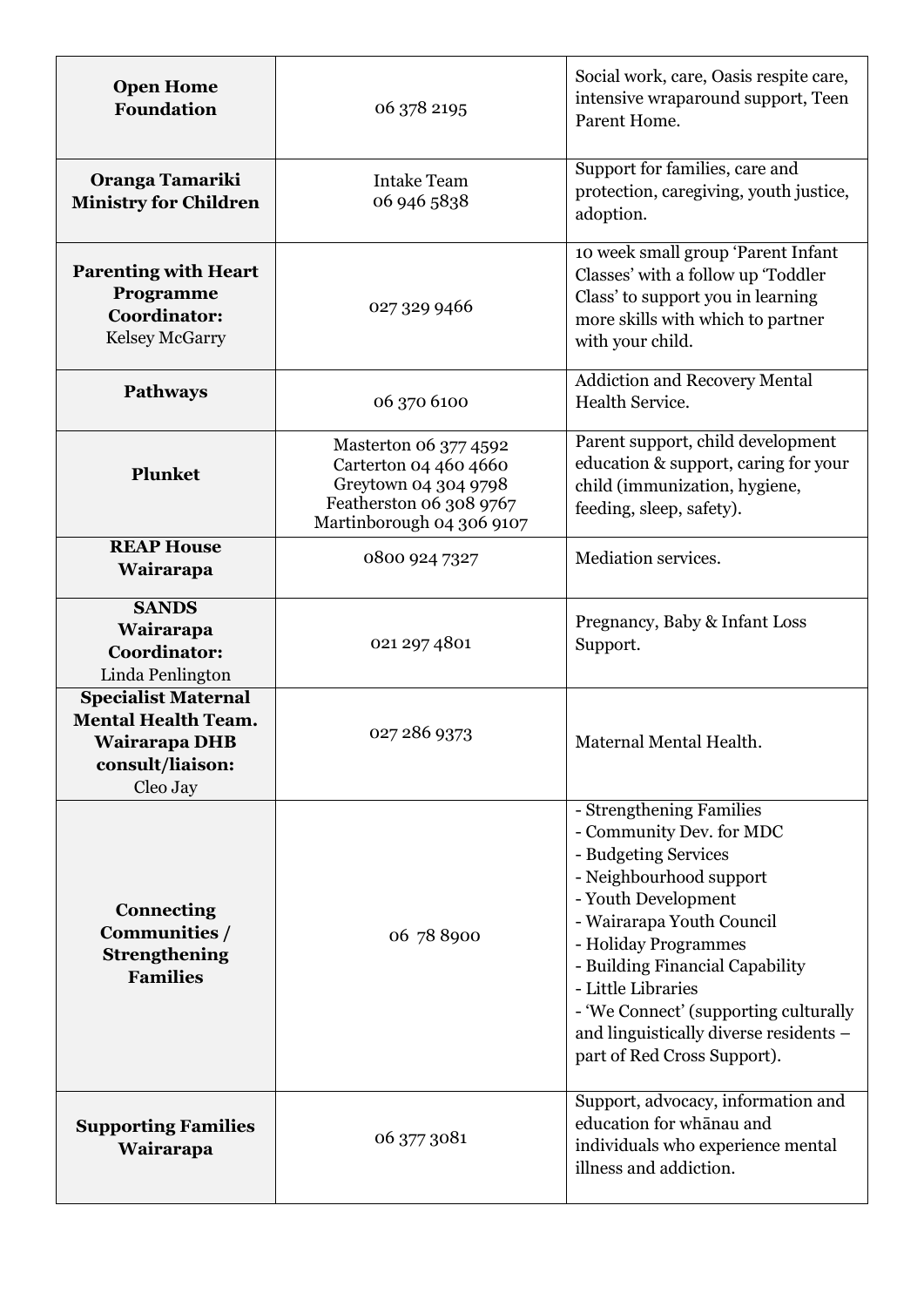| Te Hauora Runanga o<br>Wairarapa<br>Te Hauora Runanga o<br>Wairarapa | 06 378 0140<br>0800 666 744                                                                                                                                                         | Kaupapa Māori support for adults<br>and youth:<br>-Whānau Ora care plans<br>- Court reports<br>- Hiki te reo<br>- Hiki te mana<br>- Counselling<br>- Whanau support & advocacy<br>- Psychology |
|----------------------------------------------------------------------|-------------------------------------------------------------------------------------------------------------------------------------------------------------------------------------|------------------------------------------------------------------------------------------------------------------------------------------------------------------------------------------------|
|                                                                      |                                                                                                                                                                                     | - AOD training, education and<br>support.                                                                                                                                                      |
| <b>The Ruth Project</b>                                              | 027 778 8022                                                                                                                                                                        | Supporting families in their perinatal<br>mental health journey.                                                                                                                               |
| <b>The Women's Clinic</b>                                            | 0800 226 784                                                                                                                                                                        | Abortion services.                                                                                                                                                                             |
| <b>Trust House</b>                                                   | <b>Masterton</b> , 370 0522<br>South Wairarapa, 304 9548<br>(Martinborough and Featherston)                                                                                         | Community Housing Aotearoa.                                                                                                                                                                    |
| <b>Tu Ora Compass</b><br><b>Health</b>                               | 06 370 8055                                                                                                                                                                         | Community-based mental health<br>support for people between 10-24 y/o<br>and Māori or Pacific people aged 12+                                                                                  |
| <b>Victim Support</b>                                                | 0800 842 846                                                                                                                                                                        | Supporting individuals and families<br>through trauma (abuse and violence).                                                                                                                    |
| Wairarapa<br><b>Community Law</b><br><b>Centre</b>                   | 06 377 4143                                                                                                                                                                         | Generalist law centre offering free<br>legal information and assistance.                                                                                                                       |
| <b>Wairarapa Parents</b><br><b>Centre</b>                            | 021 585 668                                                                                                                                                                         | Developing parenting skills. Offering<br>interactive parent/child activities.                                                                                                                  |
| Wairarapa Safer<br><b>Community Trust</b>                            | <b>Proactive Parenting Contact</b><br>Person:<br>Sam Williams<br>06 379 5407 extn: 701<br>021 509 626<br><b>Youth Services Coaching</b><br><b>Programmes Contact:</b><br>06 79 5407 | - Proactive Parenting Programme<br>(PPP)<br>- Youth Services (youth payment,<br>youth parent payment).                                                                                         |
| Wairarapa Teen<br><b>Parent Unit</b>                                 | 06 377 3491                                                                                                                                                                         | A school and early childhood centre<br>for teen parents or expectant mothers<br>19 years or younger to continue their<br>education.                                                            |
| Wairarapa Women's<br><b>Centre</b>                                   | 06 378 2453                                                                                                                                                                         | Helping women establish<br>connections to alleviate loneliness<br>and empower them to help their<br>families and community.                                                                    |
| Wairarapa Women's<br><b>Refuge</b>                                   | 06 378 2241                                                                                                                                                                         | - Obtaining court orders<br>- Court appearances                                                                                                                                                |